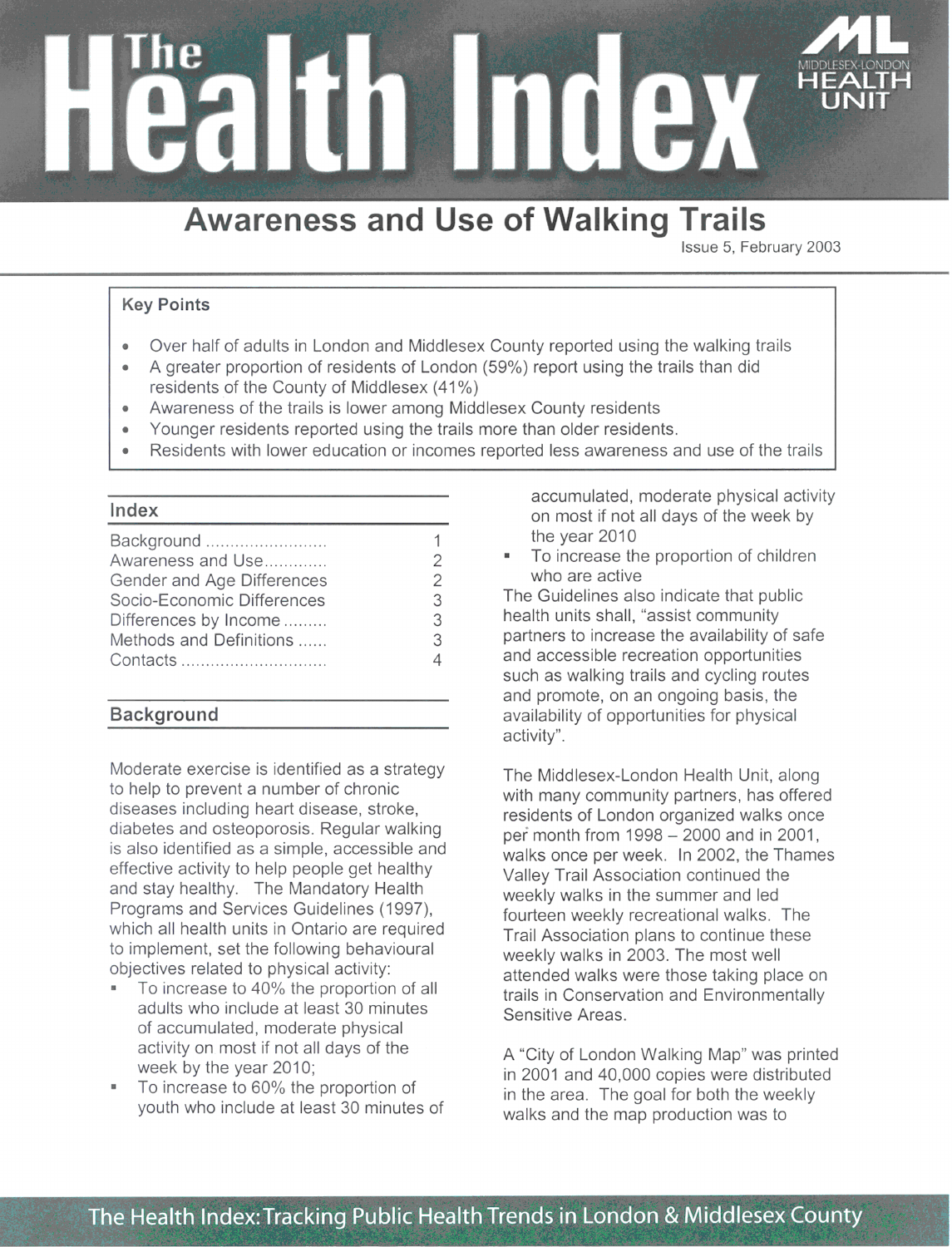increase the awareness of the walking trails and pathways in London and allow interested people the opportunity to try a new trail. In 2002, a map of "Walking Trails of Middlesex County" was distributed.

To monitor the impact on the community of the promotion of the walking trails and organized recreational walks, a series of questions were incorporated in the Rapid Risk Factor Surveillance System (RRFSS). The RRFSS is an ongoing population health survey that collects approximately 100 telephone responses for the Middlesex-London Health Unit area in monthly increments (waves). This system is currently being used by 21 of the 37 health units in Ontario. The data collected helped to determine the respondent's awareness and use of the walking/ cycling trails and was collected from May 10, 2001 to September 10, 2002. This time frame was prior to the launch of the "Walking Trails of Middlesex County" booklet and therefore can provide some baseline information useful in evaluating the launch of the Middlesex County booklet. The data will continue to be collected until April 2003 and could be used for future planning and evaluation.

#### **Awareness and Use**

Over 80% of residents of London and Middlesex County 18 years and older reported that they are aware of the walking trails. Over half  $(54.4\%, \pm 2.4)$ , of residents of the City of London and Middlesex County reported that they knew about and used the walking trails in the year prior to being asked and an additional  $28\%$  ( $\pm 2.4$ ) knew about but did not use the trails (Figure 1).



Source: RRFSS, Waves 5-20

A greater proportion of City of London residents (58.9%, (+ 2.8%) reported that they knew about and used the walking trails than did residents of Middlesex County (40.6%, + 4.9%) (Figure 2). More Middlesex County residents (24.2% + 4.3%) surveyed did not know about the trails compared to 15.4% (+ 2%) of Londoners. The promotion of " Walking Trails of Middlesex County" booklet should help to decrease the gap in awareness and use between the residents of the City and the County.





#### **Age and Gender Differences**

There were no differences in use of the walking trails by gender however use decreased with age. The rate for trail users was highest in 20-44 year olds and lowest in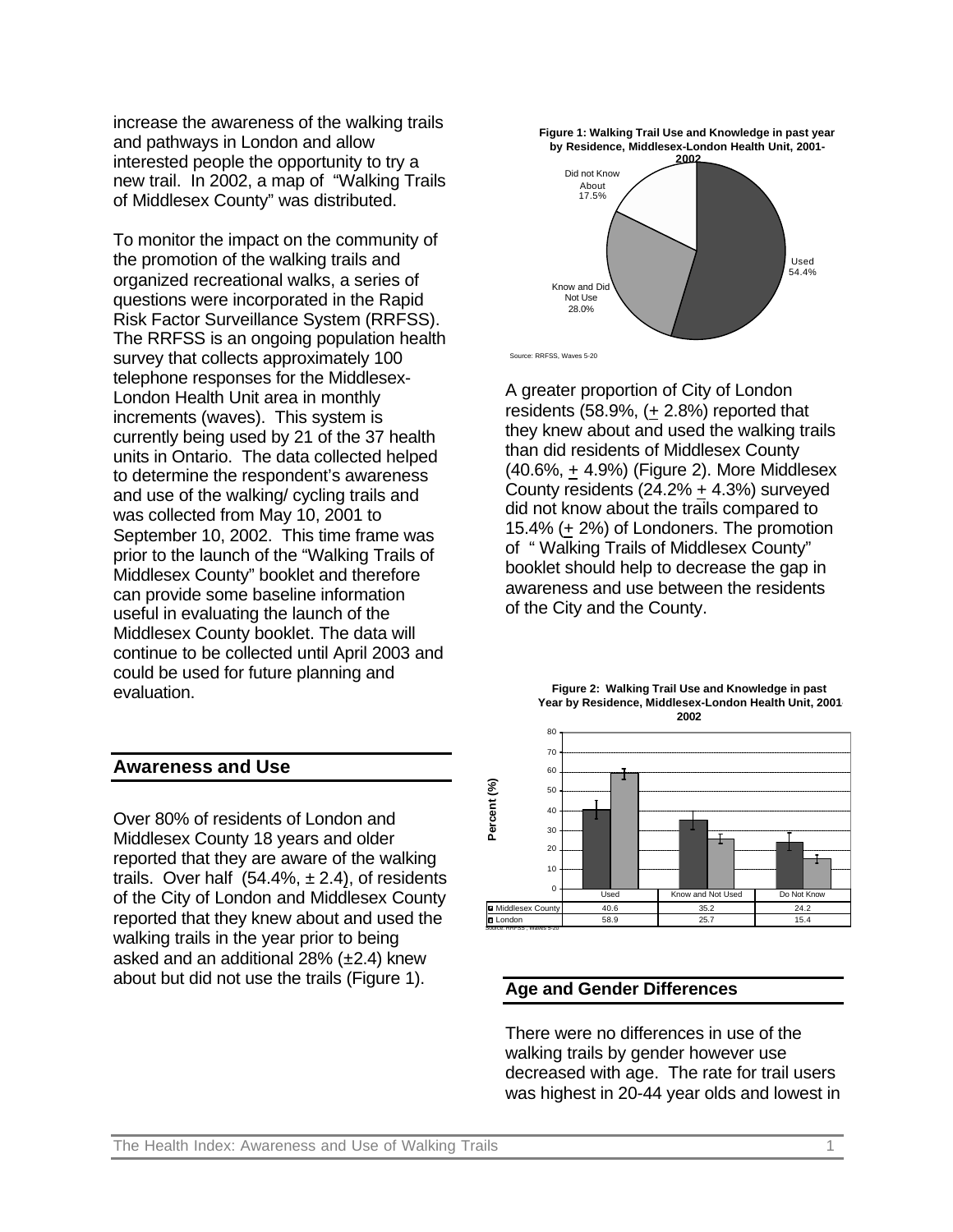those over 65 years of age. Of the population aged  $20 - 44$  years, 63.1% (+ 3.4%) used the trails. Of the population aged 45 – 65 years 53.9% (+ 4.3%) used the trails and of the population aged 65+, only  $23.8\%$  (+ 5.8%) used the trials. It is possible that the rate of use in those over 65 years of age may be affected by decreased abilities however promotion of the walking booklets need to continue to target all age groups.

### **Socio-Economic Differences**

Use of walking trails increased with education and income. A significantly greater proportion of post secondary graduates knew and used the trails (65%, + 3.4%) compared to residents with less than high school education (24.4%, + 5.9%) (Figure 3).

**Figure 3: Walking Trail Use and Knowledge in past year by Education Level, Middlesex-London Health Unit, 2001- 2002**



Similarly residents with income over \$100,000 were more likely to use the trails than were residents with an income of less than \$50,000 (Figure 4). Furthermore a significantly higher proportion of residents with lower income reported that they did not know about the trails  $(24\%, +3.4\%)$  as compared to those with higher income (3.9  $% + 3.8%$ ).

The lower percentage of trail users in the lower education and income groups may partially be affected by age. Older people tend to have less education and income and older people also identified that they did not

know about the trails. The walking trails booklets are available to all residents including residents with levels of education below high school. As an attempt to reach families of all incomes the walking trail booklets are also distributed through the Early Years Centres. Efforts should continue to raise awareness amongst lower income families and distribute the booklet among all residents.

Figure 4: Walking Trail Use and Knowledge in past year by Income Level, Middlesex-London Health Unit, 2001-2002



#### **Methods and Definitions**

All data are from the Rapid Risk Factor Surveillance System (RRFSS) and collected for the Middlesex-London Health Unit (MLHU) by the Institute of Social Research, York University. Data were collected in a series of waves of monthly telephone surveys. Households were selected randomly from all households with telephones in Middlesex-London and respondents aged 18 and older were systematically selected from within each household for the adult that had the next birthday. Once an individual was identified as the person with the next birthday, every effort was made to complete the interview with the appropriate respondent. Although on average five calls were made to a single household in order to complete the interview with the designated respondent, up to 12 attempts was standard practice. Data related to walking trails was collected from May 10, 2001 to September 10, 2002.